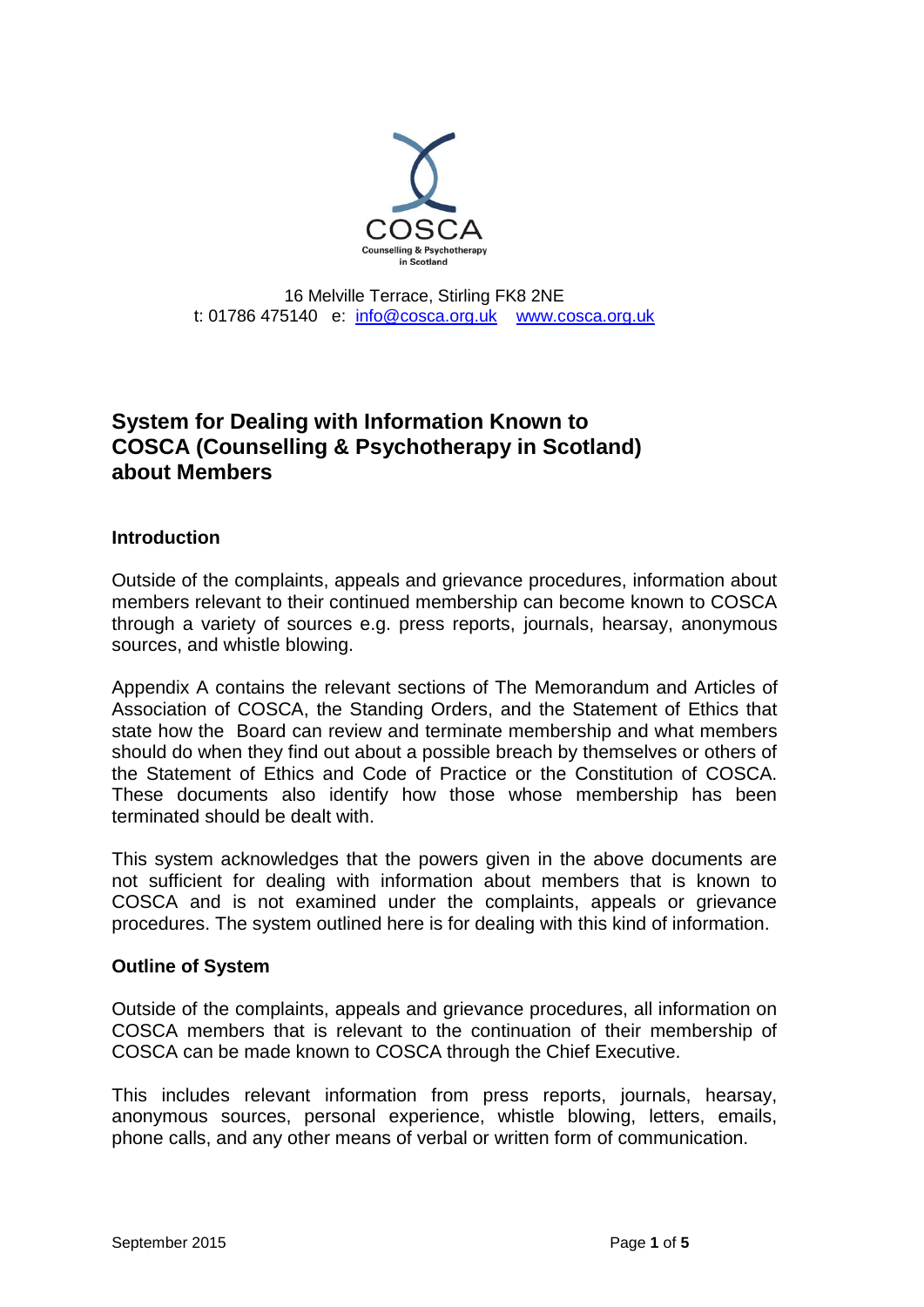Disclosures of information relevant to membership can refer to matters happening now, matters that took place in the past, or are likely to happen in the future.

It should be noted that the person making a disclosure must have reasonable belief that the information disclosed tends to show one or more breaches of COSCA's Statement of Ethics and Code of Practice or Memorandum and Articles of Association. The belief need not be correct - it might be discovered subsequently that the person making the disclosure was in fact wrong - but the person must show that he/she held the belief, and that it was a reasonable belief in the circumstances at the time of disclosure.

Disclosures can refer to matters that took place both in the UK and overseas.

A disclosure cannot be made to COSCA if in making it a person commits an offence (e.g. if disclosure was prohibited under the Official Secrets Act 1989).

Throughout the disclosure, the person making the disclosure must act in good faith, reasonably believe that the information, and any allegation it contains, is *substantially true,* and not be acting for personal gain.

In addition, it must be reasonable for the person to make the disclosure in view of all the circumstances, having regard in particular to *the identity of the person or organisation about whom the disclosure is made.*

Disclosures must be made to the Chief Executive of COSCA. On receipt of a disclosure, the procedure below will be followed:

### **Stage 1: Investigation**

The Chief Executive will treat the information seriously, and appoint an independent person or persons to carry out an investigation promptly and objectively.

The investigation will establish whether it is reasonable for the person to make the disclosure. The Chief Executive and the independent person or persons will decide whether the person making the disclosure acted reasonably, in all the circumstances, but in particular will take into account:

- *the identity of the person to whom the disclosure was made* (e.g. it may be more likely to be considered reasonable to disclose to a professional body like COSCA that has responsibility for standards and conduct in counselling and psychotherapy than to the media)
- the *seriousness* of the relevant breach
- whether the relevant breach *is continuing or is likely to occur again*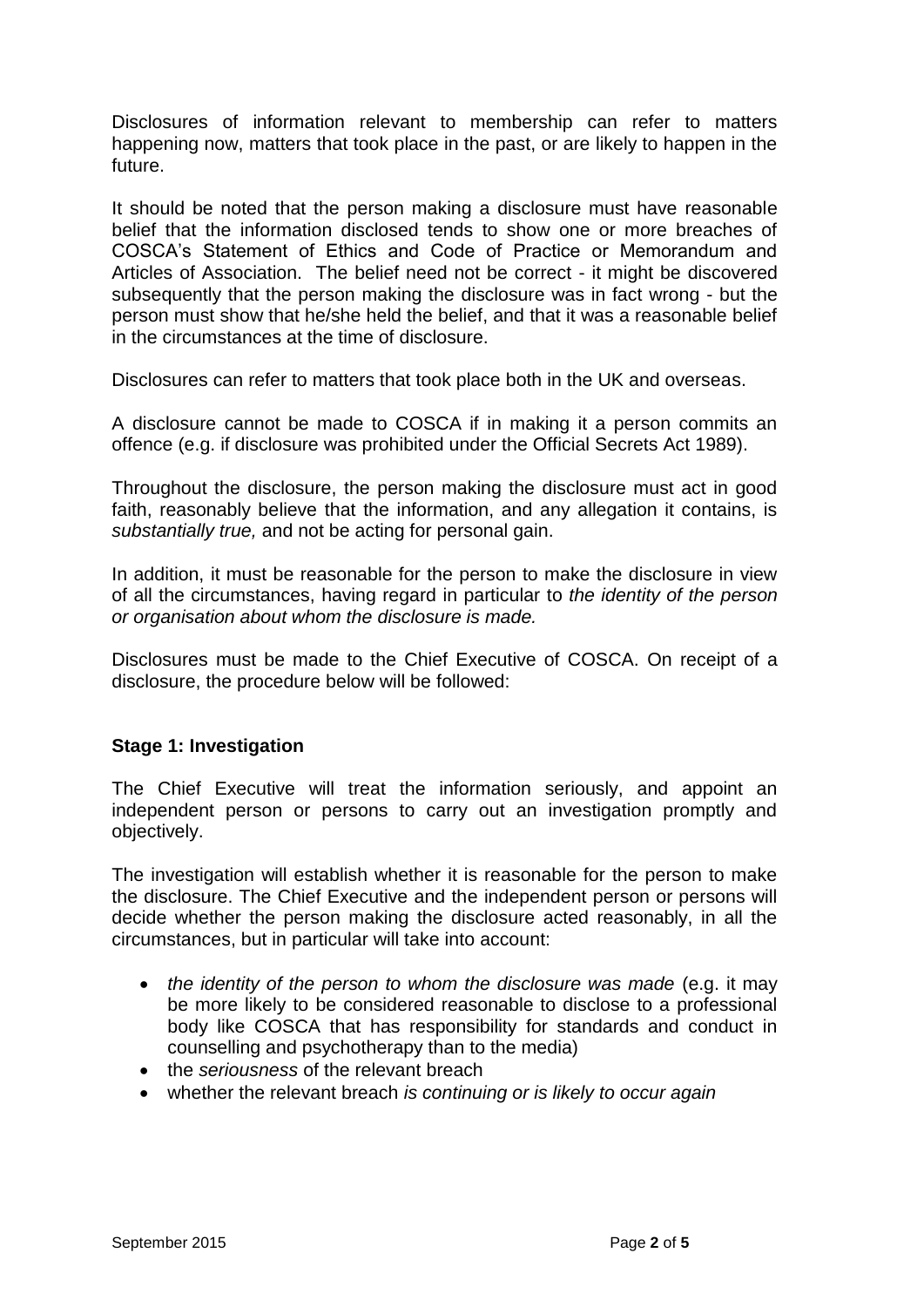## **Stage 2: Informal Procedure**

The Chief Executive will take steps to rectify matters informally. This can involve:

- raising awareness with the member concerned of the fact that their behaviour has or is breaching the Statement of Ethics and Code of Practice or the Memorandum and Articles of Association of COSCA
- requiring the member concerned to demonstrate awareness of the breach(es)
- receiving sufficient assurance from the concerned member that the breach(es) will not continue
- reaching a written agreement from the concerned member that the behaviour has ceased and will not re-occur.

If the matter has not been resolved at this informal stage to COSCA's satisfaction, then it proceeds to Stage 3: Formal Procedure.

### **Stage 3: Formal Procedure**

If the matter is still unresolved to COSCA's satisfaction at Stage 2, the individual or organisation about whom the information is known will be given an additional opportunity to make a case to COSCA. At this point, COSCA needs to be assured that the matter is resolved.

Following this, if the matter is still un-resolved, it will be referred to COSCA's Ethics Committee for the concerned member's membership to be reviewed or terminated, in accord with COSCA's Complaints Procedure.

The above members can appeal against the decision(s) of the Ethics Committee or Complaints Panel, through the COSCA Appeals Procedure, within two months of the decision being made. The grounds for appeal are listed in COSCA's Complaints Procedure under Appeals Procedure.

**Brian** Chief Executive COSCA (Counselling & Psychotherapy in Scotland)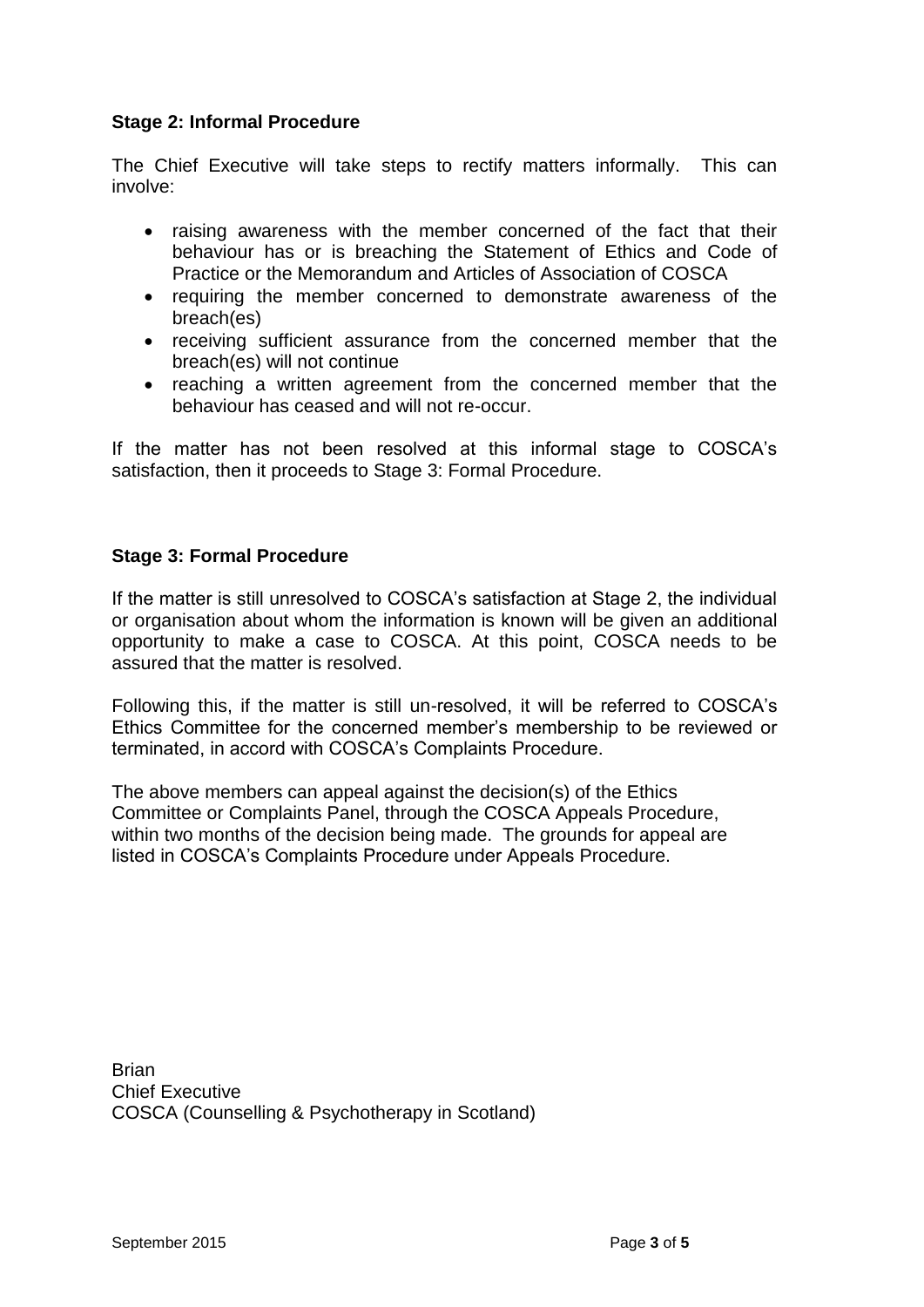## **Appendix A**

### **1. Articles of Association of COSCA**

### Article 20 states:

'Membership of the Company may be reviewed and if appropriate terminated by the Board if the Member fails to act in accordance with the Company's Articles of Association for the time being, or, if in the opinion of the Board (as to which the Board shall be the sole judge) the continued Membership of such body could bring the Company into disrepute. Without prejudice to the foregoing generality, the Board shall be entitled to terminate Membership if in its sole opinion a Member has failed or may have failed to act in accordance with or otherwise generally to treat itself as being bound (in whole or in part) by the terms of any code of ethics or code of practice which may from time to time be adopted by the Company in General Meeting. Should the Board determine that reason for review of Membership has arisen it shall refer the matter for consideration in accordance with the Standing Orders of the Company relating to the review and termination of Membership from time to time in force.'

### **2. Standing Orders**

Section 3 Complaints, Disciplinary and Appeals Procedures states that:

'Procedures to enable the processing of complaints, disciplinary matters and appeals shall be determined by the Board. The procedures devised in writing for these purposes shall be reported to COSCA in general meeting for ratification.'

Section 5 Review and Termination of Membership states that:

- 5.1 'No organisation or individual whose membership has been terminated according to the Articles of Association, shall hold any office or role within COSCA's organisational structure.'
- 5.2 'An organisation or individual whose membership has been terminated according to the Articles of Association shall immediately and automatically lose any accreditation, registration, and any other forms of recognition and status previously awarded by COSCA.'